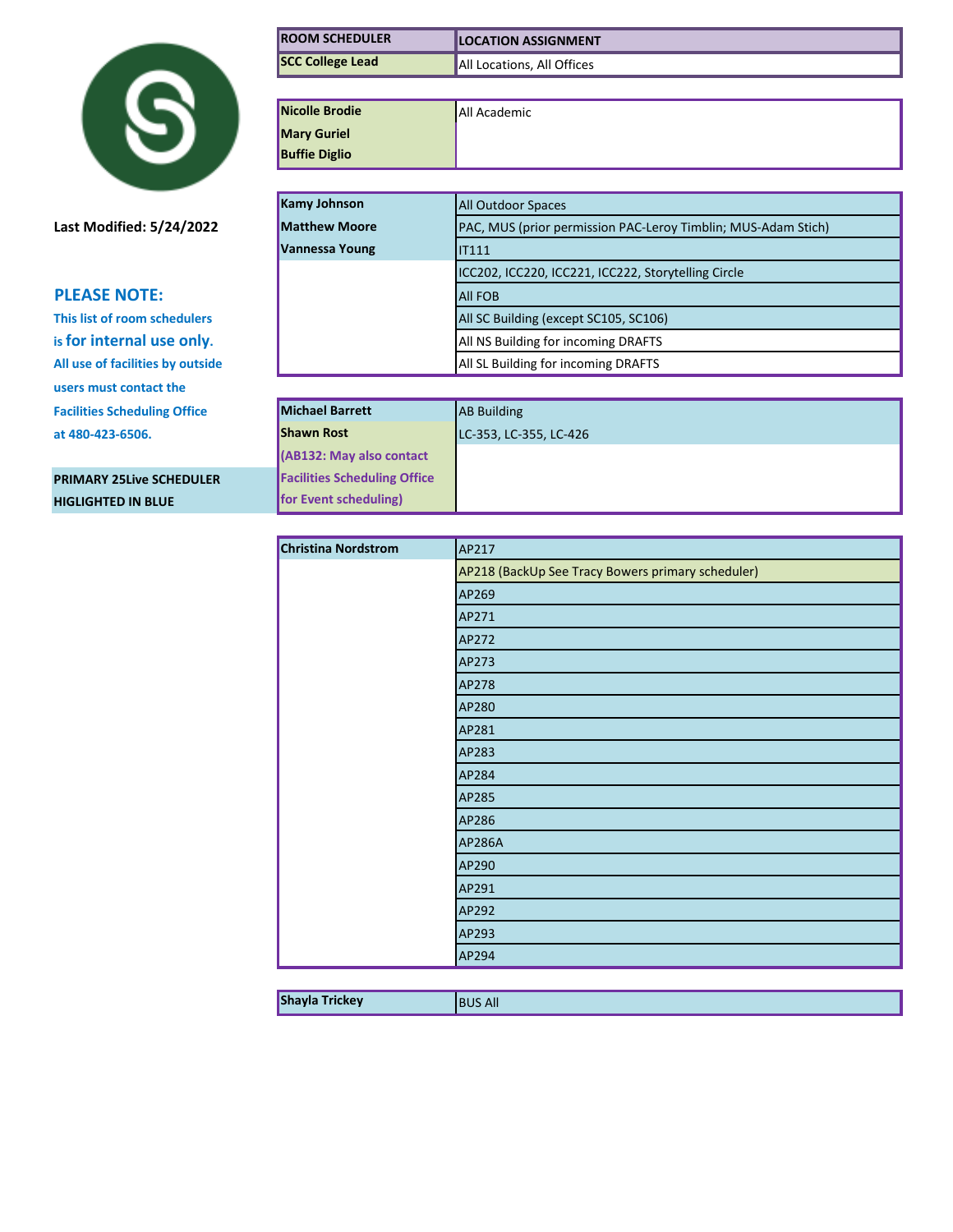| <b>Tracy Bowers</b>  | AP215         |
|----------------------|---------------|
| <b>Brenda Lawson</b> | AP218         |
|                      | AP222         |
|                      | AP225         |
|                      | AP231         |
|                      | AP232         |
|                      | <b>AP232B</b> |
|                      | AP232D        |
|                      | AP251         |
|                      | AP251A        |
|                      | AP253         |
|                      | AP257         |
|                      | <b>AP257A</b> |
|                      | <b>AP257B</b> |
|                      | <b>AP257C</b> |
|                      | <b>AP258A</b> |
|                      | AP261         |
|                      | AP262         |
|                      | AP263         |

| <b>Tracy Bowers</b>  | AP274        |
|----------------------|--------------|
| <b>Brenda Lawson</b> | <b>AP275</b> |
|                      | AP276        |
|                      | AP218 Backup |

| <b>Patrick Roddy</b> | AP204               |
|----------------------|---------------------|
| Joseph Keeble        | AP205               |
|                      | AP208               |
|                      | AP209               |
|                      | AP210               |
|                      | AP211               |
|                      | AP212               |
|                      | AP213               |
|                      | <b>FSH Building</b> |
|                      | <b>LC388</b>        |
|                      | LC388LAB            |
|                      | <b>LC400</b>        |
|                      | LC402               |
|                      | <b>LC404</b>        |
|                      | <b>LC405</b>        |
|                      | <b>LC406</b>        |
|                      | <b>LC408</b>        |
|                      | LC410               |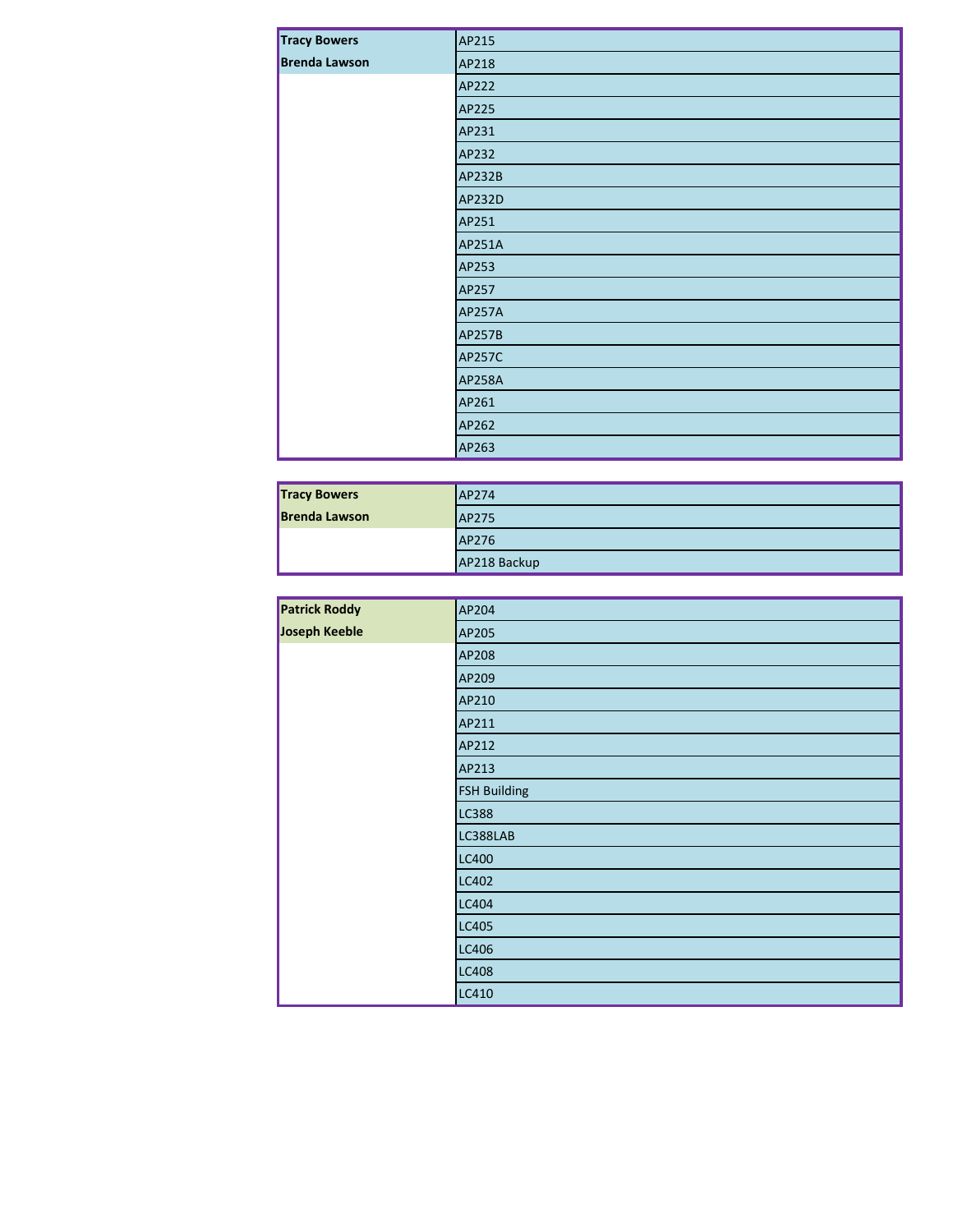| Sara Beakley-Mercill   | <b>CM441</b> |
|------------------------|--------------|
| Shayla Trickey(backup) | <b>CM442</b> |
| Dan Combellick         | <b>CM443</b> |
|                        | <b>CM444</b> |
|                        | <b>CM445</b> |
|                        | <b>CM446</b> |
|                        | <b>CM447</b> |
|                        | <b>CM448</b> |
|                        | <b>CM449</b> |
|                        | <b>CM470</b> |

| <b>Chris Petiford</b> | CM441        |
|-----------------------|--------------|
|                       | <b>CM453</b> |
|                       | <b>CM454</b> |
|                       | <b>CM460</b> |
|                       | CM461        |
|                       | <b>CM462</b> |
|                       | <b>CM463</b> |
|                       | <b>CM465</b> |
|                       | <b>CM466</b> |
|                       | <b>CM467</b> |
|                       | <b>CM469</b> |
|                       | CM471        |
|                       | <b>CM472</b> |
|                       | <b>CM473</b> |
|                       | <b>SL114</b> |

| <b>Heather Demeritte</b> | <b>FW Building</b> |
|--------------------------|--------------------|
| <b>Amy Orcutt</b>        |                    |
| <b>Michelle Tash</b>     |                    |

| Latricia Maddox                     | <b>HES Building</b>   |
|-------------------------------------|-----------------------|
|                                     |                       |
| <b>Matthew Emrick</b>               | <b>IT110</b>          |
| (May also contact                   | IIT111                |
| <b>Facilities Scheduling Office</b> | <b>IT115A, IT115B</b> |
| for Event scheduling)               | <b>IT118</b>          |

| Ana Cuddington | ICC203, ICC216, ICC217, ICC218 |
|----------------|--------------------------------|
|----------------|--------------------------------|

| Lori Bold                           | LIB-487 |
|-------------------------------------|---------|
| May also contact                    |         |
| <b>Facilities Scheduling Office</b> |         |
| for Event scheduling)               |         |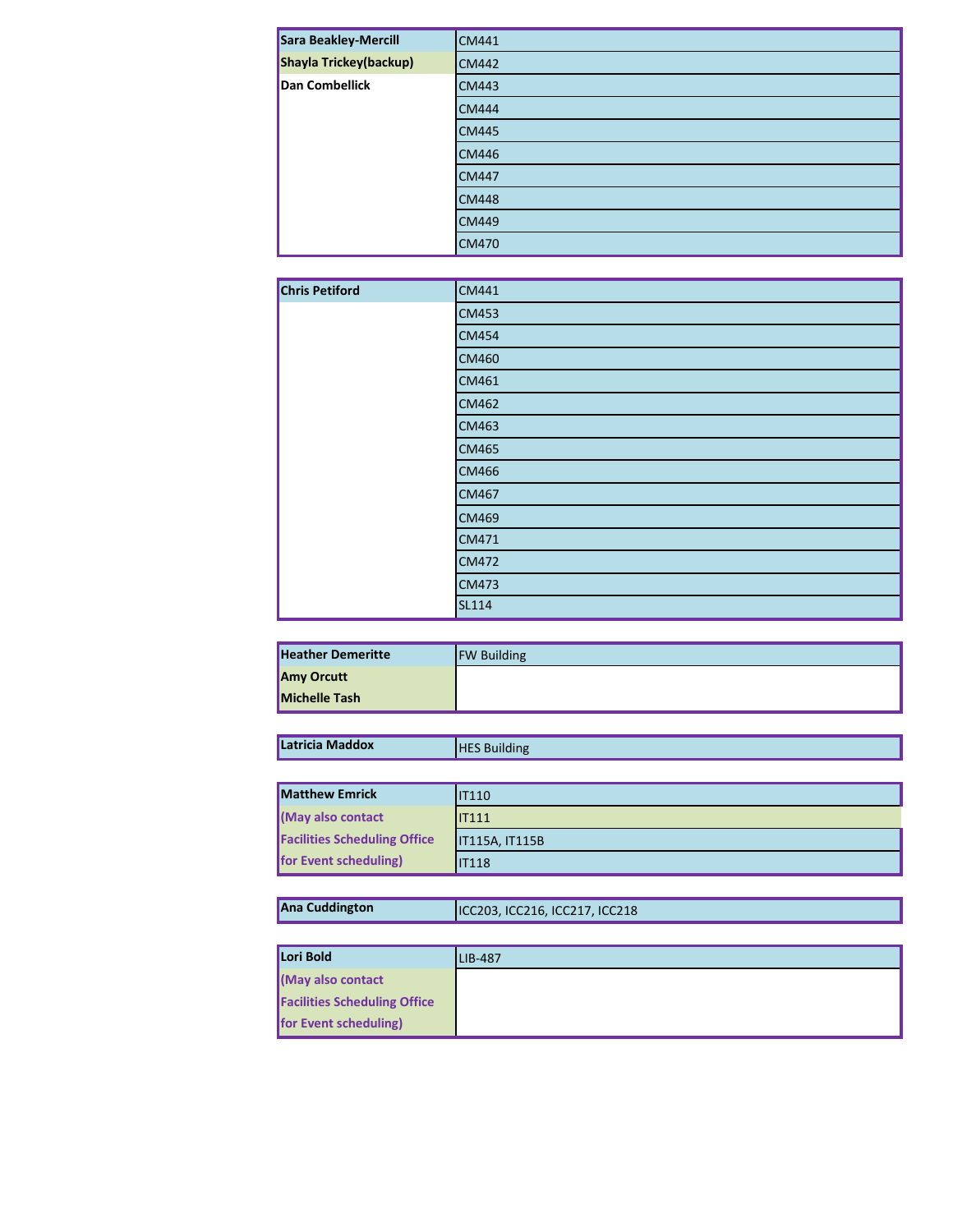| <b>Krissy Cwengros</b> | <b>LIB400</b>  |
|------------------------|----------------|
| <b>Kirsten MacLeod</b> | <b>LIB400C</b> |
|                        | <b>LIB400F</b> |
|                        | LIB401         |
|                        | <b>LIB401A</b> |
|                        | <b>LIB404</b>  |
|                        | <b>LIB425</b>  |

| <b>Mackenzie Wheatman</b> | LC301        |
|---------------------------|--------------|
|                           | LC307        |
|                           | <b>LC308</b> |
|                           | LC383        |
|                           | LC389        |
|                           | LC391        |
|                           | LC393        |
|                           | <b>LC415</b> |
|                           | <b>LC417</b> |

| <b>Anna Dragon</b>                                    | LC301        |
|-------------------------------------------------------|--------------|
|                                                       | <b>LC307</b> |
|                                                       | LC308        |
|                                                       | LC327        |
|                                                       | <b>LC354</b> |
|                                                       | LC356        |
|                                                       | LC357        |
|                                                       | <b>LC358</b> |
|                                                       | <b>LC359</b> |
| Jason Dragon/Anna Dragon<br><b>Express Scheduling</b> | <b>LC360</b> |
|                                                       | LC361        |
| Jason Dragon/Anna Dragon<br><b>Express Scheduling</b> | <b>LC362</b> |
|                                                       | LC363        |
|                                                       | LC364        |
|                                                       | LC367        |
|                                                       | LC368        |
|                                                       | LC369        |
| Jason Dragon/Anna Dragon<br><b>Express Scheduling</b> | <b>LC370</b> |
|                                                       | LC379        |
|                                                       | LC400        |
|                                                       | LC402        |
|                                                       | LC415        |
|                                                       | LC416        |
|                                                       | LC417        |
|                                                       | LC422        |
|                                                       | <b>LC428</b> |
|                                                       | LC430        |
|                                                       | LC432        |